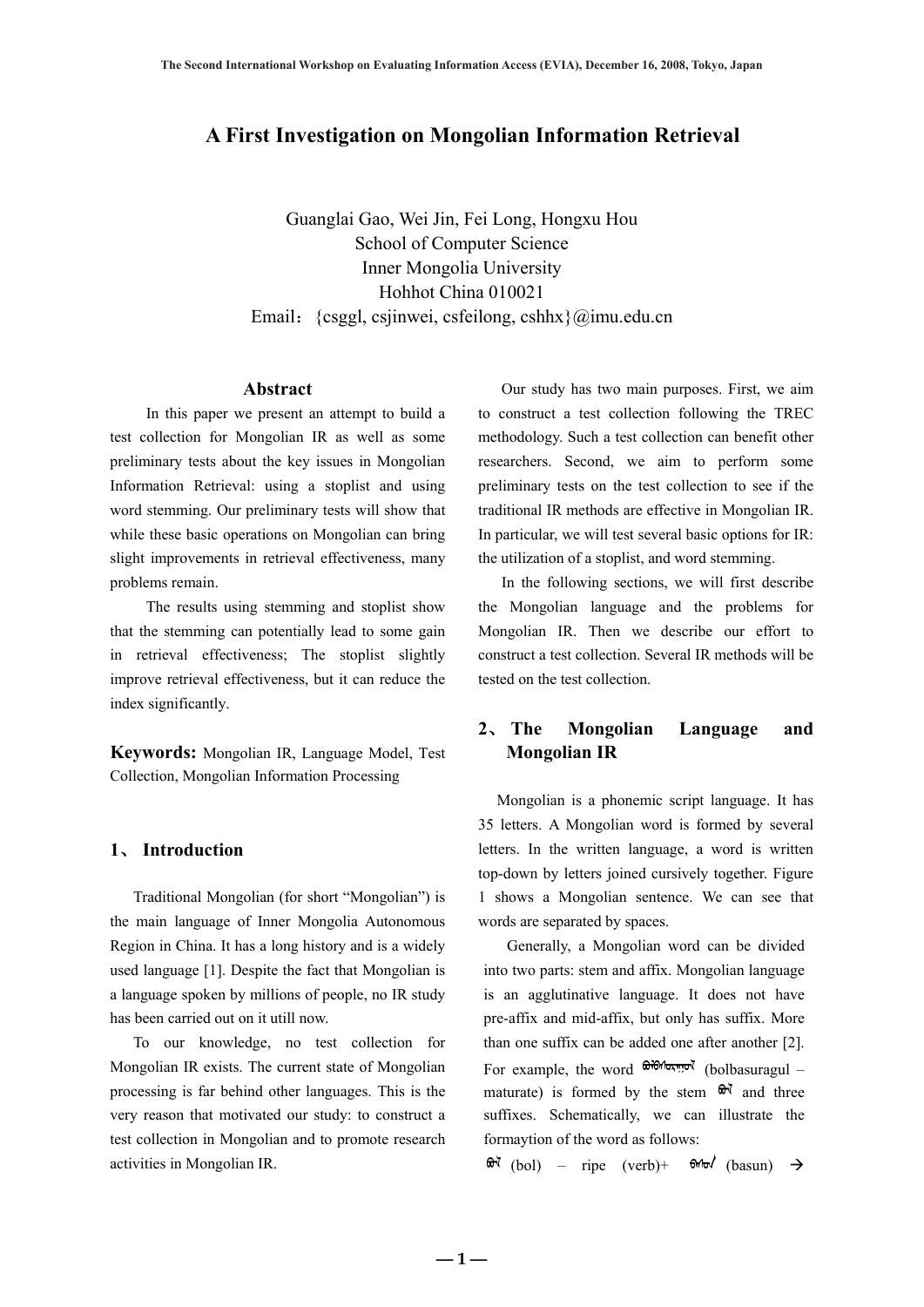$\theta$ <sup>orow</sup> (bolbasun) – mature(vi.), practice +  $\theta$  (ra)  $\rightarrow$   $\oplus$   $\oplus$   $\oplus$   $\oplus$  (bolbasura)<sup>1</sup> - mature(adj.), civilized + (gul) Æ (bolbasuragul) - maturate.

**Figure 1. An example of Mongolian sentence** 

 This example shows the necessity to perform word stemming. However, we can also see the potential problem. If we perform a slight stemming, then some other suffixes will remain, making it difficult to unify words with similar meanings. On the other hand, if the stemming process is too aggressive, then we will unify words that have quite different meanings, even though they may share the same stem. For example, if we remove all the suffixes from the above word, we will transform the word meaning maturate to a stem meaning ripe. This creates the danger to retrieve documents on a different topic.

In some cases, suffixes are written separated by Mongolian space. Most of these suffixes are often added on Noun. For example,  $\theta_{\text{max}} \sqrt{\pi}$  (bagsi-in, meaning teacher's) =  $\theta$  (bagsi, meaning "teacher") +  $\pi$ <sup>'</sup>(in a possessive mark).

# **3**、 **Construction of a Mongolian Test Collection**

## **3.1 Document collection**

The construction of document collection is very important for information retrieval, but it is also a time consuming work. By now, there is no functional IR system available because the computational processing of Mongolian started very late. It is currently difficult to collect Mongolian documents because of the limited sources where digital Mongolian texts are available.

| $<$ DOC $>$                                                                                                                                                              |
|--------------------------------------------------------------------------------------------------------------------------------------------------------------------------|
| <docno>imu cs 20080521 00442</docno>                                                                                                                                     |
| <lang>MO</lang>                                                                                                                                                          |
| $<$ HEADLINE> المبحر المراسم بسمس السمس المربح المستحدة المستحدة المراسم المستحد المستحد المستحدة المر                                                                   |
| *অস্তা রা শন/ জির্জার ট্রাউণ্≍/HEADLINE>                                                                                                                                 |
| $<$ DATE>2008-05-21                                                                                                                                                      |
| $<$ TEXT>                                                                                                                                                                |
| ـګو لنو پسمنښن ی پاهېز رینو پندې په مهندېدی پخپیون لا ټخمنصان په لانېمنه لړی لريکې لري په پمندېمنۍ                                                                       |
| gits ، ومجوبتديمن بوه ثريب وبنج ن يستخشى ويبريتور دَيَنيحمَنْتس ٢٠٪ ثريب ٢٠٪ ريحتشتم. رينيون ٢٩ يستخشى ٢٠٪ لرينمثنون                                                     |
| ۰۰ وټوپو پريمندي پنډ په پهسمې پنهنې رپمنه () ) په لانيمند <sub>پ</sub> ه رمړه مړي وي. پندنشم لرغو په پنه لاي پاکمن                                                       |
| <sub>ا</sub> ه پمرمن لن ريخشنم. لاينن ريميمن لربر <sub>ا</sub> بنربر <sub>ا</sub> هر لربر. 3 پاهر 3000 <sub>ا</sub> منتختمن <sub>ا</sub> ستخر، ربند <sub>ا</sub> ستنينمر |
| وبذ  ('إعلان <sub>ا</sub> ميمونتجمتر به يسمنس وبريتور (اليحمنانس إله ليس <sub>ا</sub> لمنتشم. ، إممانتان <sub>ا</sub> متريتا والترعجم                                    |
| (94 ـ تحتنيجي ريوتكم ربا وربنم <sub>و</sub> ام <u>رسميتس و ربنم ربانه ربانه ربانه رحمتم <sub>و</sub>حتى ريحتنيم. ربع رسميتس ال</u>                                       |
| پسپیم، وی بینسفر در جدا که در سودر در شه کرد و در استیم و شهر استیم به استیم به استیم استیم است.                                                                         |
| ۰۰ ر)بینه /۱۳۵۰ میشویند تها توسطینه /۵۰ میشوید /۵۰ میلیندین و استبعاد /۵ /۵ /۵ /۵۰ میلینده                                                                               |
| $<$ TEXT>                                                                                                                                                                |
| $<$ /DOC $>$                                                                                                                                                             |

#### **Figure 2. An example of Mongolian document**

We collected Mongolian documents from two sources: one part of the document collection is provided by Inner Mongolia Ordos Daily. It contains 4,984 documents of approximately 23MB. The other part of document collection comes from Inner Mongolia Daily. It contains 15,341 documents of approximately 82MB. For our test collection,

Finally, we added tags into these documents according to TREC document's format. Figure 2 gives a sample document formatted in TREC style. We have in total 20,235 documents.

## **3.2 Topic sets**

As in TREC collections which include a series of research topics, we also determined a set of test topics in the TREC nomenclature. Each topic contains title, brief description, detailed description, and related word phrases.

We have determined 11 topics. Figure 3 show a sample topic and Figure 4 shows a translation of it in English (Notice that the translation is not part of the collection. It is provided here to help understanding the query).

<sup>&</sup>lt;sup>1</sup> The letter  $\sqrt{(n)}$  will disappear after the next suffix.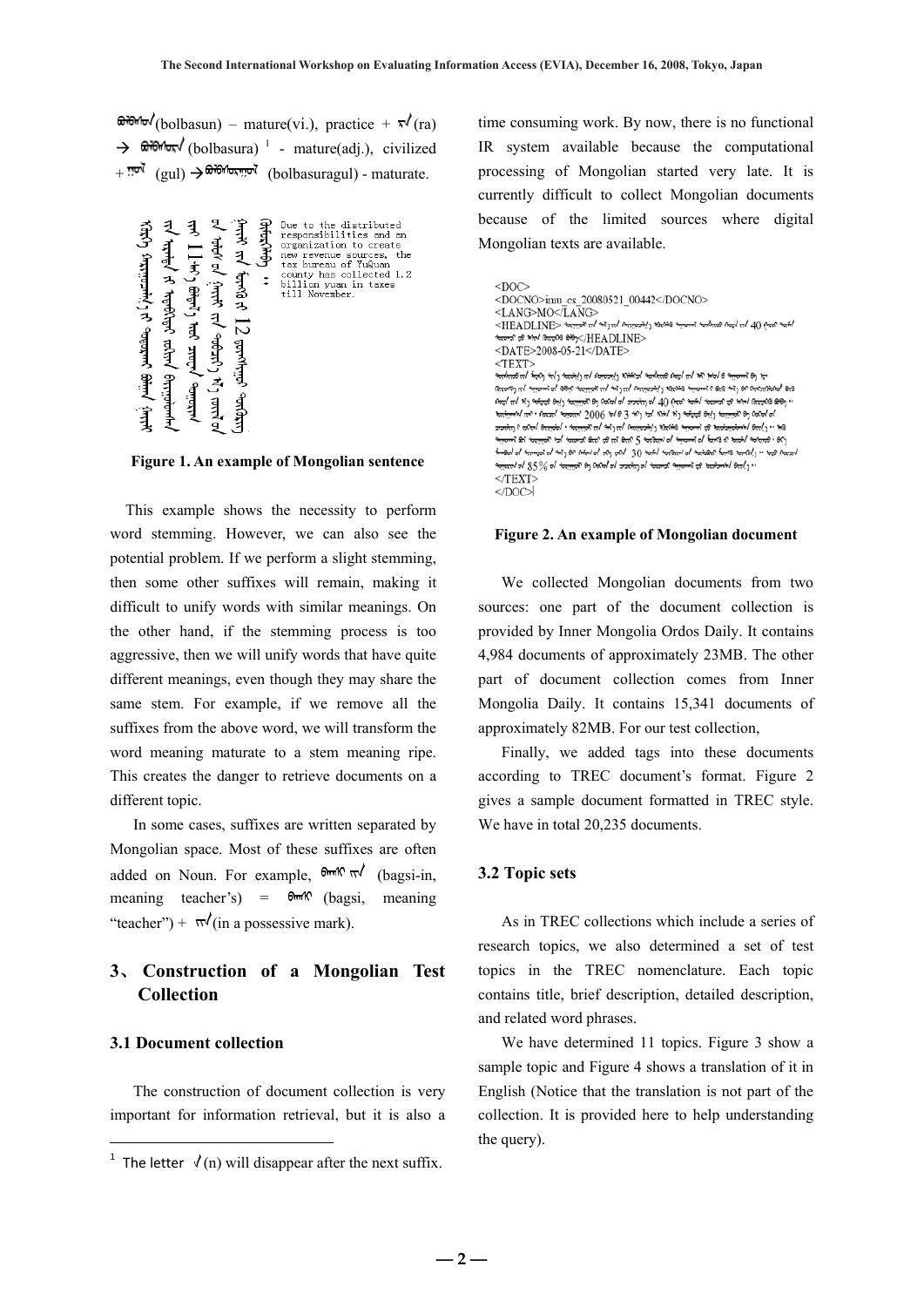| $<$ TOPIC $>$                                                                                                                                          |
|--------------------------------------------------------------------------------------------------------------------------------------------------------|
| <num>004</num>                                                                                                                                         |
| <slang>MO</slang>                                                                                                                                      |
| <tlang>MO</tlang>                                                                                                                                      |
| $<$ $\text{TTTE}$ $>$ $\text{\tiny{R\rightarrow R\rightarrow R\rightarrow}}$ $\cdot$ $\text{\tiny{R\rightarrow R\rightarrow}}$ $<$ / $\text{TTTE}$ $>$ |
| $<\!\!{\rm DESC}\!\!>$ السود ( پستسیم مراجع البلاد) من البلاد ( پستسیم من البلاد) و $<\!\!{\rm DESC}\!\!>$                                             |
| $<$ NARR $>$                                                                                                                                           |
| 00 / 100€1000 م ( مستر ) مع الله عليه المسترد المسترد المسترد المسترد المسترد المسترد ( مسترد المسترد المسترد ا                                        |
| e راپستمبر (۱۹۹۷ - ۱۹۹۷) به پستار کی رسیس پستار بر استریز (۱۹۹۰ - ۱۹۹۰) به استراکا بر بر استراکا بر استراکا                                            |
| <del>101ेदॉ</del> 9री) व√ी <del>जना</del> री <del>मिट्टा(मेन्</del> रे क्रिरे ऑक्स़ूरी 10रारि **                                                       |
| $<$ NARR $>$                                                                                                                                           |
| $<\!\!{\rm CONC}\!\!>$ ואלי האמשיך ( האלקציה ה- האלקט ה- האלקט ה- האלקט ה- האלקט ה- האלקט ה- האלקט ה- האלקט ה                                          |
| $\epsilon$ CONC>                                                                                                                                       |

 $\leq$ TOPIC>

#### **Figure 3. An example of Mongolian search topic**

 $<$ TOPIC $>$ <NUM>004</NUM>  $<\!\!SLANG>MO<SLANG>\\<\!\!TLANG>MO<TLANG>$ <TITLE> Beijing, Olympics </TITLE><br>
<DESC> find information of the Beijing Olympics </DESC>

 $<$ NARR> The content of the related documents should include the news of<br>Beijing Olympics and the news of Related activities of Beijing Olympics. The document will be regarded as irrelevant if it only introduced the news of Beijing and the news of other Olympics.  $<$ NARR>

<CONC> Beijing, Olympic, game, opening ceremony, cauldron  $\triangle$ CONC  $\leq$ TOPIC>

#### **Figure 4. Translation of topic in Figure 3**

#### **3.3 Relevance judgments**

We have adopted the pooling method to evaluate the relevance of documents. First we use Lemur and Lucene to make the pool. For each system and for each search topics, we use 100 top documents retrieved by each system. The documents in the pool are then shown to human assessors who ultimately decide the relevance of these documents.

The collection is still in development. We are adding new documents and new queries in it. However, the size of the collection already allows us to perform some preliminary experiments on Mongolian IR. In the next section, we will describe our preliminary tests with the collection.

## **4**、 **Mongolian IR methods**

## **4.1 Indexing units for Mongolian IR**

For indexing, we are faced with two basic problems: word stemming and stop words.

## **- Word stemming**

Term is the basic unit of indexing in traditional IR. A Mongolian sentence is composed of many words separated by space, each word being a string of Mongolian characters. Mongolian words can be divided into two parts: stem and affix, such as  $\pi$ hom<sup>/</sup>(nisugsen) (flied) = $\pi$ <sup>//</sup> (nis)(fly)+ $\pi$ c $\pi$ /( ugsen) (affix for past tense). As we mentioned, Mongolian only has suffix. In many cases, although the addition of suffix slightly change the meaning of a word, for IR purpose, the difference in meaning is not significant. Therefore, it may be desirable to perform word stemming to remove one or more word forming suffix. Word stemming generally produces two effects: It reduces the size of index, and it may also increase recall.

## **- Stoplist**

Extremely common words often have little value in helping select documents matching a user need. These words are included in a stoplist. Our general strategy for determining a stop-list is to sort the terms by collection frequency (the total number of times each term appears in the document collection), and then to take the most frequent terms, and hand-filtered them according to their meaning and roles in the language. The selected stop words are mostly prepositions, adverbs, conjunctions, such as  $\mathbb{R}$  (and),  $\pi \mathbb{R}$  (what),  $\mathbb{R}$ <sup>ove</sup> (about),  $\mathbb{R}$  (this).

### **4.2 IR using Language model**

Language modeling is a quite general formal approach to IR. The goal is to rank documents by P(D|Q) where D is a document and Q is a query. Using Bayes rule, we have:

## $P(D|O) = P(O|D)P(D)/P(O)$

P(Q) is the same for all documents, and so can be ignored [3]. The prior P(D) is often treated as uniform across all D and so it can also be ignored. But given these simplifications, we return results ranked by simply  $P(Q|D)$ , the probability of the query Q given D. This probability is estimated using a language model  $\theta_D$  of the document.

The most common way to do this is using the multinomial unigram language model. Under this

**― 3 ―**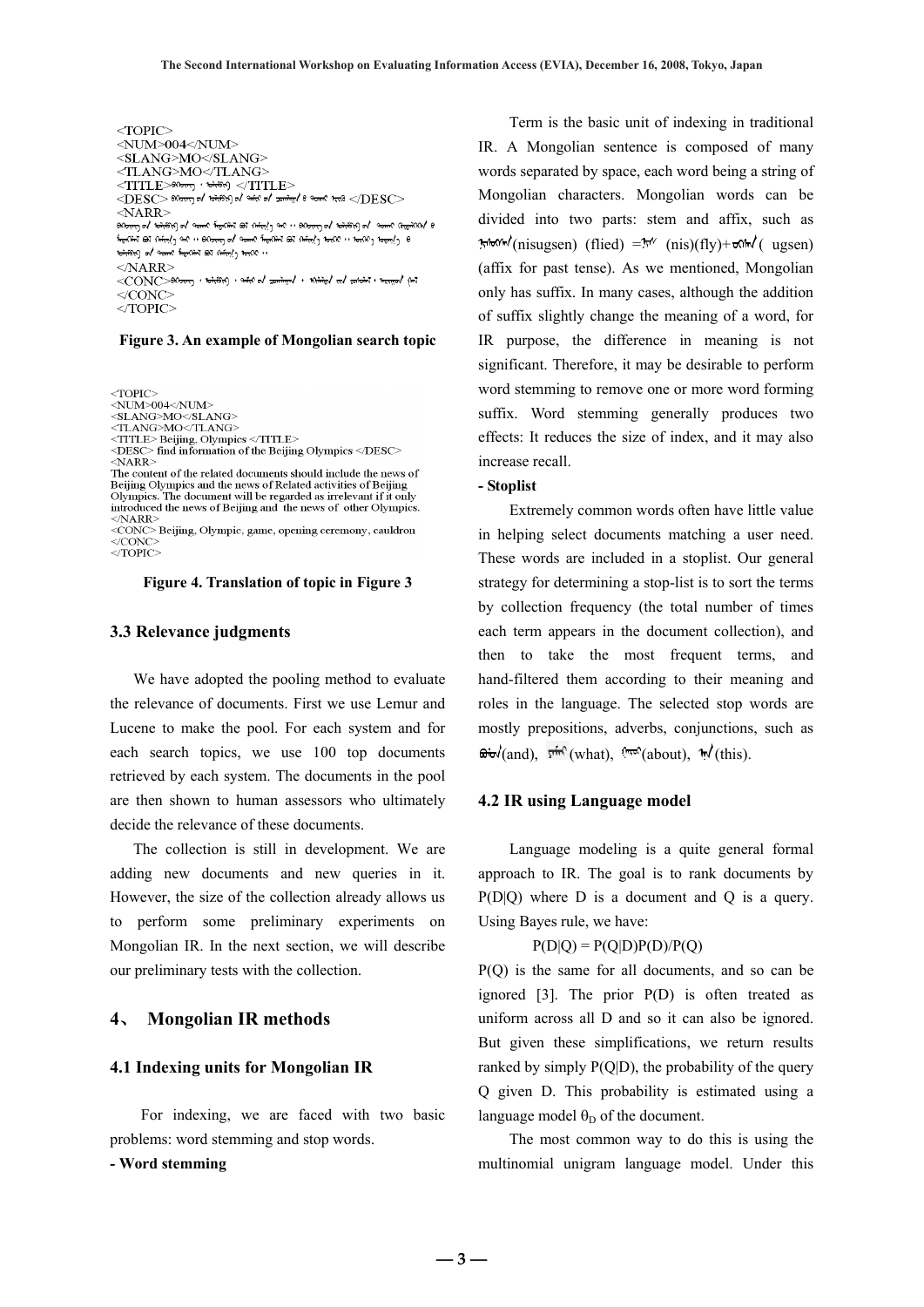model, we have that:

$$
P(Q | \theta_D) = \prod_{w_i \in Q} P(w_i | \theta_D)
$$

## **5**、**Experimentations**

The Indri system is used for the experimentation [4].

## 5.1 **Experimented methods**

Here is an example to our queries.  $\frac{1}{2}$   $\frac{1}{2}$   $\frac{1}{2}$   $\frac{1}{2}$   $\frac{1}{2}$   $\frac{1}{2}$   $\frac{1}{2}$   $\frac{1}{2}$   $\frac{1}{2}$   $\frac{1}{2}$   $\frac{1}{2}$   $\frac{1}{2}$   $\frac{1}{2}$   $\frac{1}{2}$   $\frac{1}{2}$   $\frac{1}{2}$   $\frac{1}{2}$   $\frac{1}{2}$   $\frac{1}{2}$   $\frac{1}{2}$   $\frac{1}{2}$   $\frac{1}{2}$  (The information about Beijing Olympic Games). In this query,  $90\pi r^2$  (about) and  $12\pi r^2$  (inquire) are stop words. The terms  $\mathbb{R}^m$  (Pekinese), (ocomotor), الصليبي (Olympic's), السلوم (locomotor), <del>saning</del>/e  $60<sub>211</sub>$ (pageant's) are translated into (Beijing),  $\overline{b}$  (Olympic),  $\overline{b}$  (athletics) and  $\overline{a}$   $\overline{b}$ (pageant) if word stemming is used.

Smoothing [5] is a method used to overcome both the 'zero probability' and data sparseness problem. Three kinds of tests have been carried out to compare Mongolian IR with/without word stemming and with/without stoplist.

## **- Dirichlet smoothing**

$$
P(w_i | \theta_D) = \frac{tf_{w_i, D} + \mu P(w_i | \theta_C)}{|D| + \mu}
$$
 (1)

Where  $\mu$ =2500 is the Dirichlet prior,  $\theta_c$  is a language model of the collection and |D| is the total count of words in document D.

### **- Jelinek-Mercer smoothing**

$$
P(w_i | \theta_D) = \frac{(1 - \lambda)tf_{w_i, D}}{|D|} + \lambda P(w_i | \theta_C)
$$
 (2)

Where  $\lambda$ =0.4 is a smoothing parameter.

## **- Two-stage smoothing**

$$
P(w_i | \theta_D) = \frac{(1 - \lambda)(tf_{w_i, D} + \mu P(w_i | \theta_C))}{|D| + \mu} + \lambda P(w_i | \theta_C) \quad (3)
$$

 parameters. Where  $\lambda=0.4$  and  $\mu=2500$  are the smoothing

#### 5.2 **Experimental results**

The experimental results with the three smoothing methods are described in the following tables.

## **- Smoothing methods**

Figure 5 shows a comparison between different smoothing methods for document models. All the methods illustrated in the figure use stemming and stoplist. We can see that different smoothing methods lead to slightly different retrieval effectiveness. However, globally, the effectiveness is comparable. We can conclude that all these smoothing methods that have been successfully applied to other languages also apply to Mongolian IR.

## **- Using stemming**

From Tables 1, we can see that when stemming is used, the effectiveness is improved. And stemming allowed us to greatly reduce the size of the index. The number of unique indexes is reduced from 125,796 (without stemming) to 74,001 (with stemming). As a consequence, the total size of the index is also reduced by 20%.

### **- Using stoplist**

We can observe that using stoplist, we can also obtain slightly effectiveness than without using stoplist.

## **6**、 **Concluding remarks and future work**

This paper describes our first attempt to Mongolian IR. In this paper, we investigated the following fundamental problems in IR: word stemming and utilization of a stoplist.

In order to test different retrieval methods, we constructed a small test collection. This is the first test collection for this language. Although it is still at its first stage, we have been able to perform some preliminary tests. These tests suggest the following conclusions:

- Word stemming in Mongolian IR is important. It can improve retrieval effectiveness.
- Using stoplist can slightly improve retrieval effectiveness, and it can reduce the index significantly.

**― 4 ―**